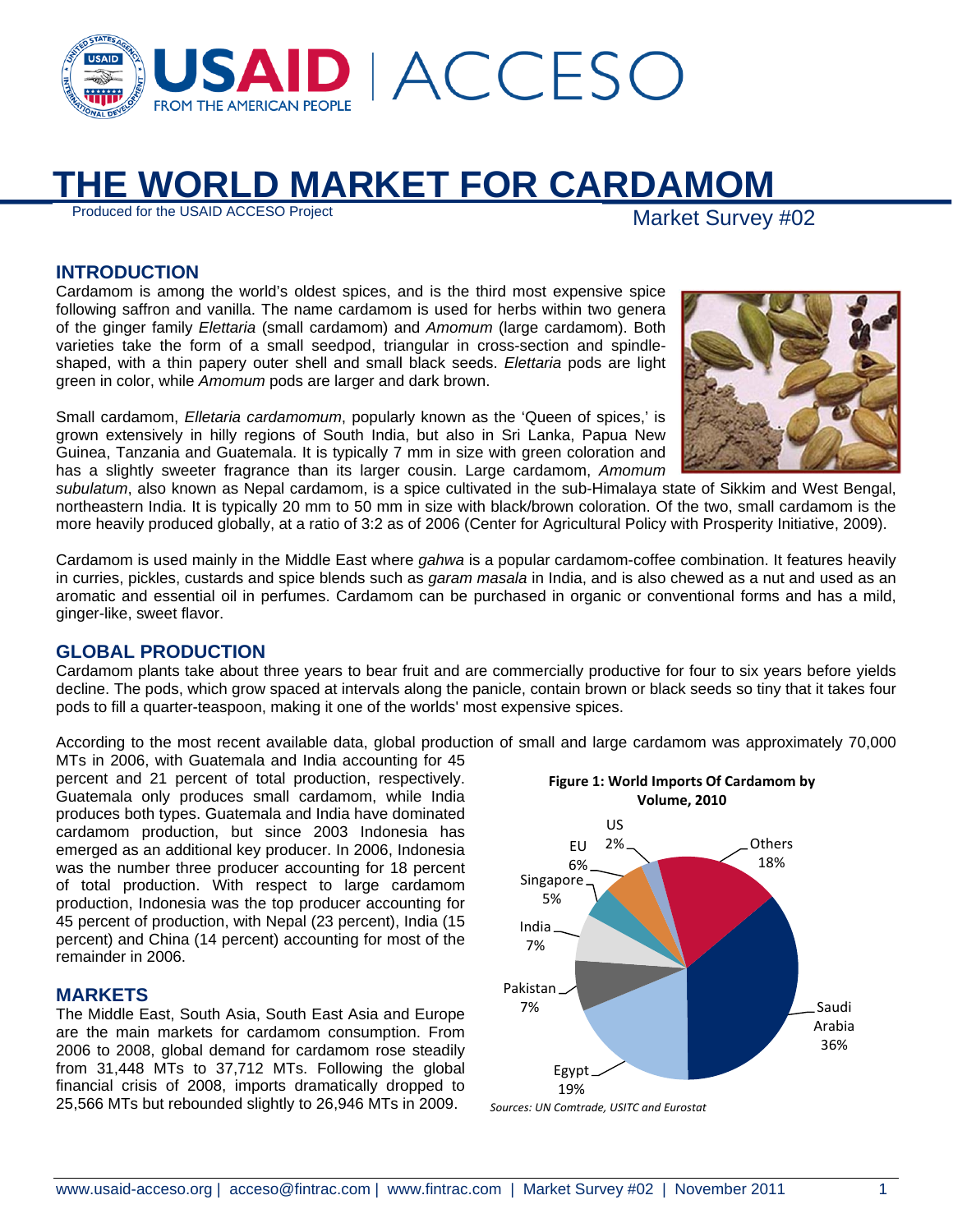

**Saudi Arabia** is the world's largest import market for cardamom. Coffee consumption appears to be a strong driver of demand for cardamom in Saudi Arabia. Readyground cardamom coffee in a retail store in Arabia will typically amount to five or 10 grams of ground spice per 250 grams of coffee. However, for special occasions, or to honor a guest with a particular display of generosity, large quantities of cardamom may be used. During the period between Ramadan (August 2011) and the Hajj (November 2011), the Muslim pilgrimage to Mecca, consumption tends to increase as between one and two million Muslims enter the country during this three-month period.

The vast majority of Saudi Arabian imports come from Guatemala. In 2006, Saudi Arabia received 94 percent of its cardamom shipments by volume from Guatemala, while in 2010 this figure fell to 78 percent. Saudi Arabia imports a smaller percentage from India, although this is increasing with time. In 2006, Saudi Arabia imported 5 percent of its cardamom from India, while in 2010 this figure increased to 18 percent. Overall, Saudi Arabian import volumes fluctuated between 7,188 MTs and 10,300 MTs from 2006 to 2010 while import values rose from US\$43.7 million to US\$154.1 million over this period.

**India** is the world's largest consumer market for cardamom, but trails Saudi Arabia in imports. Unlike Saudi Arabia, India produces a substantial amount of cardamom domestically that is consumed at home. Taking into consideration international trade flows (imports and exports) and domestic production, India consumed approximately 18,100 MTs of cardamom in 2009.

**European Union**. From 2006 to 2010, EU imports of cardamom decreased from 1,666 MTs to 1,593 MTs. Germany (with imports of 445 MTs), the Netherlands (431 MTs) and the United Kingdom (414 MTs) were the primary EU importers in 2010. Traditionally, the UK has been the largest importer as cardamom enjoys strong demand among the country's large Asian community. On the



**Figure 2: World Imports of Cardamom**

*Source: UN Comtrade*



**Figure 3: Saudi Arabia, Imports of Cardamom**

*Source: UN Comtrade*

European continent, it has also become a popular ingredient in bakery and dessert products.

Like Saudi Arabia, the EU imports the majority of its cardamom from Guatemala. In 2010, the EU imported 1,368 MTs from Guatemala and only 225 MTs from the rest of world, including 159 MTs from India. Although EU import volumes were relatively stable over the period, values increased dramatically from US\$5.4 million in 2006 to US\$27.7 million in 2010 due in large part to price spikes.

**United States**. The US remains a minor importer of cardamom. From 2006 to 2010, US imports increased from 512 MTs to 660 MTs. Guatemala is the primary supplier. In 2010, the US imported 458 MTs from Guatemala and 202 MTs from the rest of the world, including 177 MTs from India. Similar to the EU, the US recorded major increases in import values over the period, from US\$2 million in 2006 to US\$13.4 million in 2010.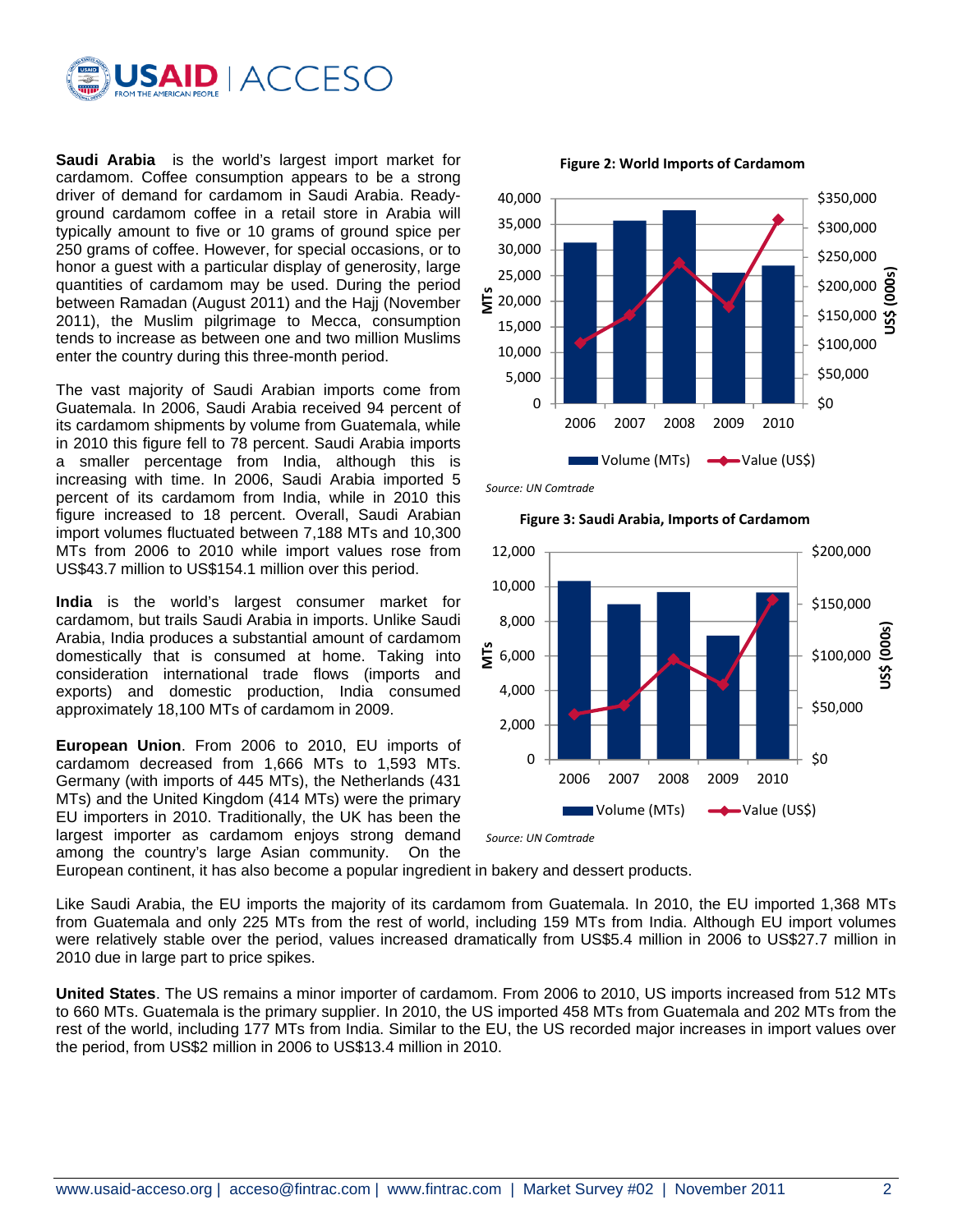

#### **Table 1: Saudi Arabian Imports of Cardamom**

| <b>Suppliers</b> |            | 2006         | 2007       |               | 2008       |               | 2009       |          | 2010       |           |
|------------------|------------|--------------|------------|---------------|------------|---------------|------------|----------|------------|-----------|
|                  | <b>MTs</b> | <b>SOOOS</b> | <b>MTs</b> | <b>\$000s</b> | <b>MTs</b> | <b>\$000s</b> | <b>MTs</b> | \$000s   | <b>MTs</b> | \$000s    |
| Guatemala        | 9.742      | \$39.840     | 8.310      | \$46,770      | 9,695      | \$96,799      | 7.164      | \$72,014 | 7.563      | \$129.392 |
| India            | 492        | \$3,572      | 571        | \$4,891       |            |               |            |          | 1,765      | \$22,445  |
| <b>Others</b>    | 107        | \$354        | 113        | \$687         |            |               | 24         | \$243    | 353        | \$2,347   |
| Total            | 10.342     | \$43,766     | 8,994      | \$52,349      | 9,695      | \$96,799      | 7,188      | \$72,257 | 9,681      | \$154,184 |

*Source: UN Comtrade* 

*Harmonized Code: 090830 Cardamoms* 

#### **Table 2: EU Imports of Cardamom**

| <b>Suppliers</b> | 2006       |              | 2007       |         | 2008       |          | 2009       |          | 2010       |          |
|------------------|------------|--------------|------------|---------|------------|----------|------------|----------|------------|----------|
|                  | <b>MTs</b> | <b>SOOOS</b> | <b>MTs</b> | \$000s  | <b>MTs</b> | \$000s   | <b>MTs</b> | \$000s   | <b>MTs</b> | \$000s   |
| Guatemala        | 1,346      | \$4,012      | 1,316      | \$6,025 | 1,292      | \$12,543 | 1,365      | \$12,944 | 1,368      | \$24,234 |
| India            | 202        | \$902        | 220        | \$1,073 | 167        | \$1,024  | 199        | \$1,353  | 159        | \$2,570  |
| <b>Others</b>    | 118        | \$551        | 106        | \$596   | 132        | \$1,193  | 57         | \$607    | 66         | \$937    |
| Total            | 1,666      | \$5,465      | 1,642      | \$7,694 | 1,591      | \$14,760 | 1,621      | \$14,904 | 1,593      | \$27,741 |

*Source: Eurostat* 

*Harmonized Code: 09083000 (CN8): Cardamoms* 

#### **Table 3: US Imports of Cardamom**

| <b>Suppliers</b> | 2006       |              |            | 2007    |            | 2008    |     | 2009    |            | 2010     |  |
|------------------|------------|--------------|------------|---------|------------|---------|-----|---------|------------|----------|--|
|                  | <b>MTs</b> | <b>SOOOS</b> | <b>MTs</b> | \$000s  | <b>MTs</b> | \$000s  | MTs | \$000s  | <b>MTs</b> | \$000s   |  |
| Guatemala        | 468        | \$1,898      | 512        | \$2,562 | 565        | \$6,172 | 465 | \$5,515 | 458        | \$11,042 |  |
| India            | 38         | \$151        | 45         | \$149   | 62         | \$354   | 56  | \$545   | 177        | \$2,021  |  |
| Others           |            | \$29         | 34         | \$83    | 20         | \$162   | 18  | \$161   | 25         | \$416    |  |
| Total            | 512        | \$2,078      | 591        | \$2,794 | 647        | \$6,688 | 539 | \$6,221 | 660        | \$13,478 |  |

*Source: USITC* 

*Harmonized Code: 0908.30.0000 (HTS10): Cardamoms* 

#### **SUPPLIERS**

**Guatemala** is the leading supplier of cardamom in the world, producing approximately 23,000 MTs annually. Guatemala exports the majority of its production to the Middle East, with small amounts to the EU. Due to its place as a market leader, Guatemalan cardamom production strongly impacts global prices. When the quality and/or quantity of the spice from Guatemala drop, global prices climb. In 2007, the export value of Guatemalan cardamom reached an historic high of US\$137.2 million. In 2009, this figure was surpassed with exports reaching US\$172.3 million. In regards to trade, five to six companies account for 80 percent of exports.

The cardamom cultivated in Guatemala is *Elettaria cardamomum*, a native of India's Malabar coast. It is typically grown at an altitude of 250 to 1,500 meters with an annual rainfall of 1,000 mm to 3,500 mm and temperature of 10 $\degree$ C to 35 $\degree$ C (50 $\degree$ F to 86 $\degree$ F). Unlike in India, where cardamom is cultivated under forest canopy, Guatemalan cultivation is in the open without shade and at higher altitudes where low temperatures are present. Regionally, the Department of Alta Verapaz accounts for approximately 70 percent of Guatemala's production.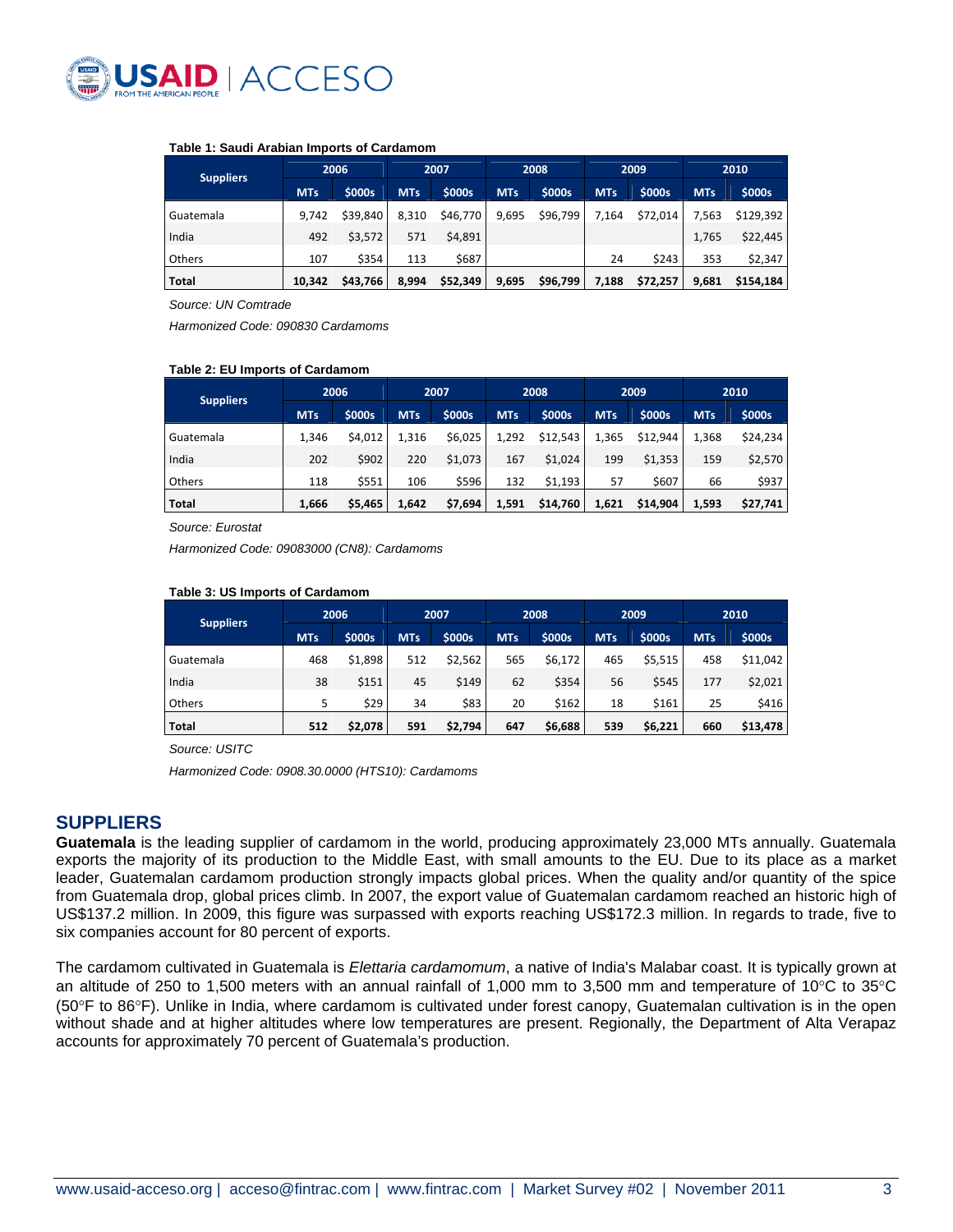

**India** is the second largest producer of cardamom in the world, and was once the world export leader with an estimated 56 percent of the global market in 1970. Guatemala overtook India during the 1979/1980 production season. India's share of the world market has declined due to high domestic prices, high production costs and low yields Cardamom cultivation is labor intensive and account for 60-70 percent of the total cost of production (Center for Agricultural Policy with Prosperity Initiative, 2009).

In general, India's total cardamom production (i.e. large plus small cardamom) surpassed 15,000 MTs per year from 2003 to 2009. The sole exception occurred during the 2007-08



*\*Import and Export data from 2003, 2004, etc.*

season when total production equaled 14,390 MTs. India typically imports more cardamom than it exports due to high domestic consumption. An analysis of import data shows that India imported 4,554 MTs in 2003 and 5,846 MTs in 2009, while it exported 1,714 MTs in 2003 and 3,025 MTs in 2009. The difference between imports and exports becomes more pronounced during years of low domestic production. For example, during the low production season of 2007-08, India's net imports (i.e. imports minus exports) were 7,816 MTs of cardamom to supplement production.

#### **SEASONALITY**

Guatemala's producers harvest year round due to favorable weather conditions, with the main crop being harvested between September and March. This provides the country with substantial advantages during the off-season. In India, the harvest season runs from September to February, with the peak period being October through November, immediately following the rainy season. In general, India's production is seasonal, as growers tend to utilize rain-fed production during the summer monsoon period. The harvest season in Nepal, China and Vietnam is shorter and runs from September to December.



**Figure 6: US Monthly Imports by Volume, 2010** 120 100 80  $\mathbf{\mathring{E}}$  60 40 20 0 FEB **MAR** APR. **MAY** 14 AUG SEP  $\delta^{\!\!\diamond\!}$ **ADY** 124  $\check{\mathcal{S}}$ Guatemala India Others *Source: USITC*

With respect to the seasonality of Saudi Arabian imports, a Guatemalan small cardamom exporter noted that imports peak from September to January. This time period coincides with the high holidays of Islam (i.e. Ramadan and the Hajj) and the peak harvesting periods of Guatemala.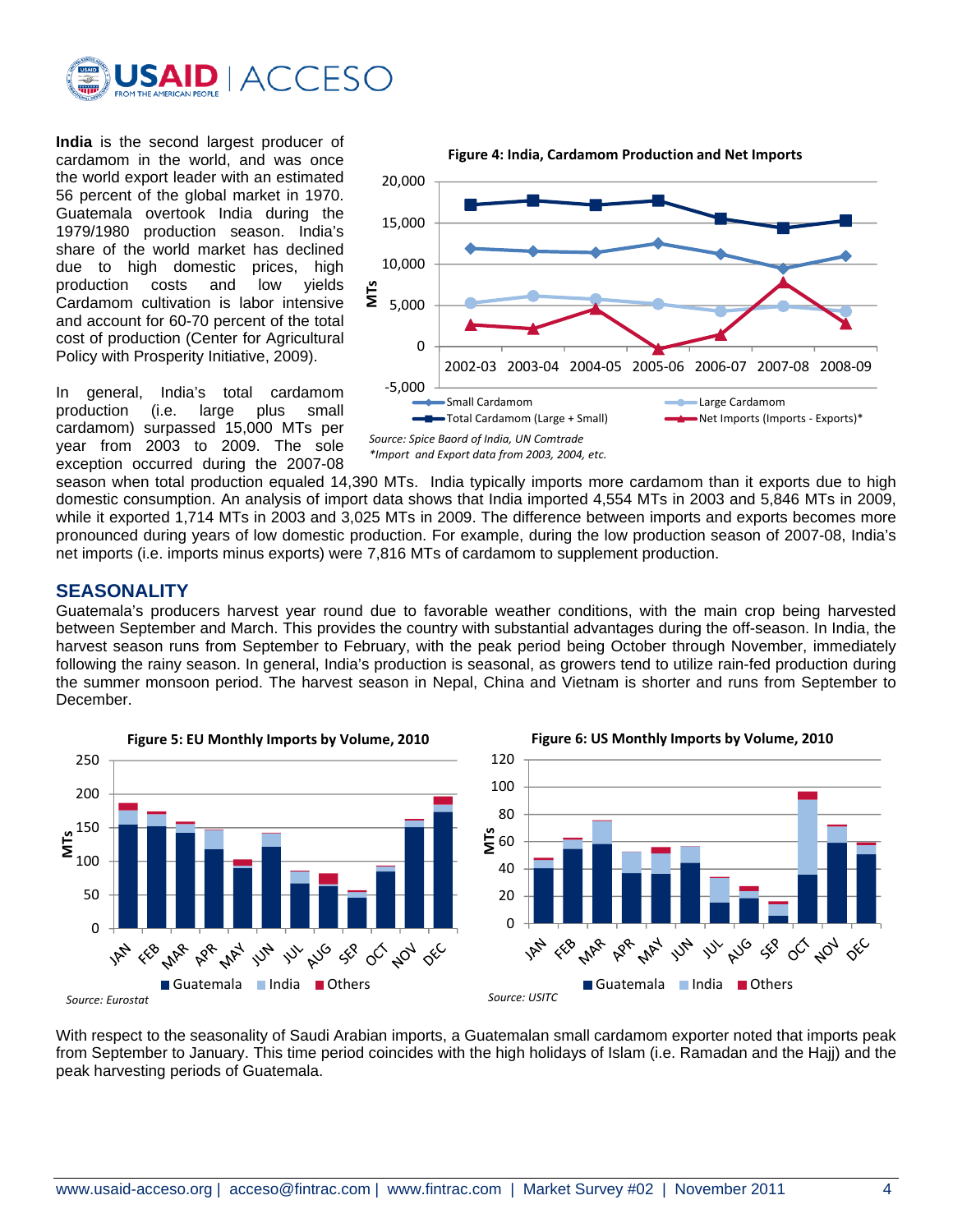

## **PRICES**

The Spice Board of India provides spot prices at markets in Indian municipalities (i.e. Bodi, Gangtok, Siliguri) for various grades of small and large cardamom. The small cardamom grades are Alleppey Green Extra Bold (AGEB), Alleppey Green Bold (AGB), Alleppey Green Superior (AGS) and AGS1 (lower quality grade of AGS). The large cardamom grades are Badadana, Chottadana, Kanchicut and non-kanchicut. At the beginning of 2010, both small and large cardamom prices rose. Small cardamom prices peaked in July 2010 and January 2011. Since January 2011, small cardamom prices have been declining. Large cardamom prices reached a peak in May 2011, but have since been in steadily declining since then. As of September 2011 (most recent available data), AGEB was approximately US\$16,400 per MT, AGB was US\$13,700 per MT, AGS was US\$13,300 per MT and Badadana approximately US\$20,000 per MT.

The Public Ledger provides Guatemalan CIF (Cost Insurance Freight) prices for the small cardamom varieties of Bold Green and Seeds. At the beginning of 2010, a strong price increase to nearly US\$30,000 per MT was recorded for both varieties due to high demand and tight supplies. One EU cardamom trader quoted by the Public Ledger stated that farmers and/or exporters in Guatemala may have been holding on to produce for as long as possible to fuel scarcity fears and lend support to prices. In October 2010 prices declined but rebounded slightly by the end of the year. Prices spiked again in January 2011 due to concerns over a potential crop shortfall and high demand in the Middle East (Ramadan). By the spring of 2011, prices steadily declined as crop output was better than expected. A dramatic drop recorded at the end of October 2011 due to increased crop output. As of November







2011, the Public Ledger quoted Bold Green at US\$15,000 per MT and Seeds at US\$17,000 per MT.

According to a Public Ledger article published in November 2011, Indian cardamom prices have decreased in 2011, but are still \$1,000 to \$2,000 per MT more expensive than Guatemalan small cardamom (varieties not given). Please note that the Guatemalan CIF prices include the shipping costs to the port of destination (i.e. Saudi Arabia, USA, UK, Netherlands, etc.). This is in contrast to the Indian spot prices, which are the immediate price of sale at the regional market and do not include shipping costs.

#### **STANDARDS AND REQUIREMENTS**

**Tariff and Trade** No tariffs or import duties are levied on cardamom imports into the US, EU, Saudi Arabia, Egypt or India.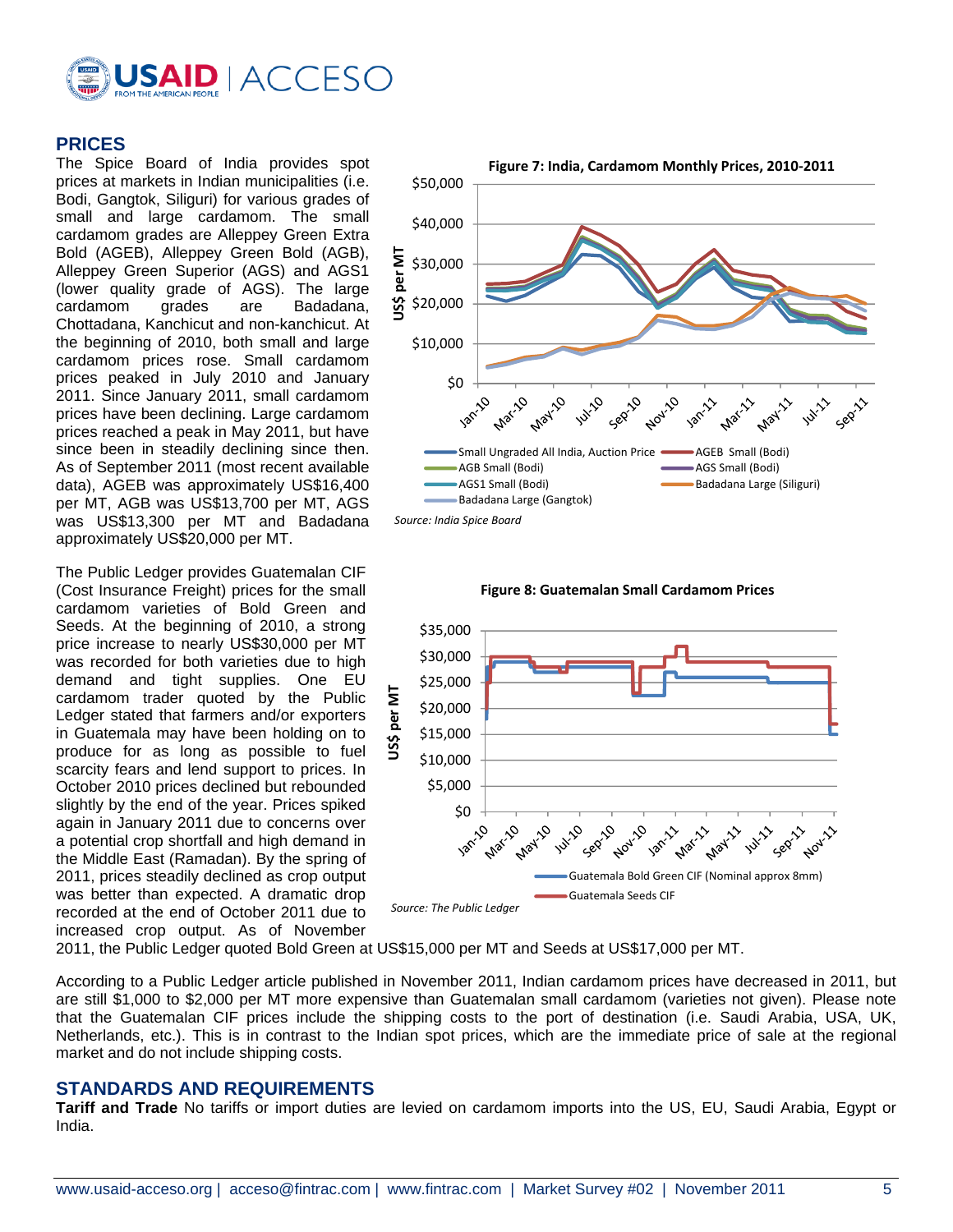

**Grades and Standards.** Cardamom is graded on the basis of color, clipping (i.e. pods with the tips trimmed), size, whether bleached or unbleached, the proportion of extraneous matter present, and product origin. Grading is carried out in accordance with a relevant national standard, if available, such as those used by Indian producers. In addition, ISO standard 882-1 provides some general guidelines on the grading, handling and packing of cardamom<sup>1</sup>.

In the US market, the American Spice Trade Association (ASTA) adopted the original Cleanliness Specifications for spices, seeds and herbs in 1969. These have been revised numerous times, the latest occurring in 2007. The ASTA Cleanliness Specifications were designed to meet or exceed the United States Food and Drug Administration (FDA) Defect Action Levels (DAL). The DAL refers to Title 21, Code of Federal Regulations, Part 110.110 that allows the Food and Drug Administration (FDA) to establish maximum levels of natural or unavoidable defects in foods for human use that present no health hazard.

#### **Table 4: US Cleanliness Specifications for Cardamom**

| <b>Whole insects</b><br>dead | <b>Excreta</b><br><b>Mammalian</b> | <b>Excreta</b><br>other | <b>Mold</b>    | Insect defiled/<br>infested | <b>Extraneous foreign</b><br>matter |
|------------------------------|------------------------------------|-------------------------|----------------|-----------------------------|-------------------------------------|
| By count                     | By mg./lb                          | By mg./lb               | $%$ by<br>wgt. | % by wgt.                   | % by wgt.                           |
| 4                            |                                    |                         |                |                             | 0.5                                 |

*Source: American Spice Trade Association, Revised 2007* 

**Common Grades.** In general, the weight in grams per liter and the color are decisive in determining quality. The proportion of burst fruit pods ("open pods") also determines quality, as do color (green or yellow) and drying method (mechanical or sun).

The following definitions refer to common Indian Grades:

- **Bold** is a popular export grade where 90 percent of the cardamom pods have a diameter of 6.5mm or above. The product has a mature green coloration with a weight in grams per liter of 415 grams.
- **Super Bold** is a high quality variety where all pods should have a diameter of 8mm or above. The product has a mature green coloration with a weight per liter of over 450 grams.
- **Extra Bold** is also a popular export grade where all pods will have a diameter of 7 mm or above. The product has a mature green coloration with a weight in grams per liter of 435 grams.
- **Bulk** is cardamom that has not been graded. As such, it contains all sizes, both mature and immature capsules, as well as black, yellow and/or split cardamom.
- **Small** is a grade with pods that measure between 5.5 mm and 6.5 mm in diameter. The weight in grams per liter is approximately 385 grams.
- **Open/Splits** is lower quality cardamom where over 60 percent of the pods are "open" (i.e. seeds exposed) and the color of the pods may be greenish/pale yellow. All pods will be mature with a diameter of 6.5 mm or above
- **Seeds** are the black/brown seeds of the cardamom pods (i.e. husk fully removed). The weight in grams per liter is typically 550 to 600 grams.
- **Fruit** are generally over matured pods with slight yellowish in color. The weight in grams per liter is 425 grams or above.

The following definitions refer to common Guatemalan Grades:

- **Jumbo Green** are extra-large green small cardamom pods.
- **Imperial Best Green** are large green pods.
- **Fancy Green Extra** are extra green pods.
- **Fancy Green** are medium sized green pods.
- **Imperial Mixed Green** are large pale green pods.
- **Mixed Green** are pods of assorted colors.

 $\overline{\phantom{a}}$ 

<sup>&</sup>lt;sup>1</sup>ISO 882-1:1993 http://www.iso.org/iso/iso\_catalogue/catalogue\_tc/catalogue\_detail.htm?csnumber=5269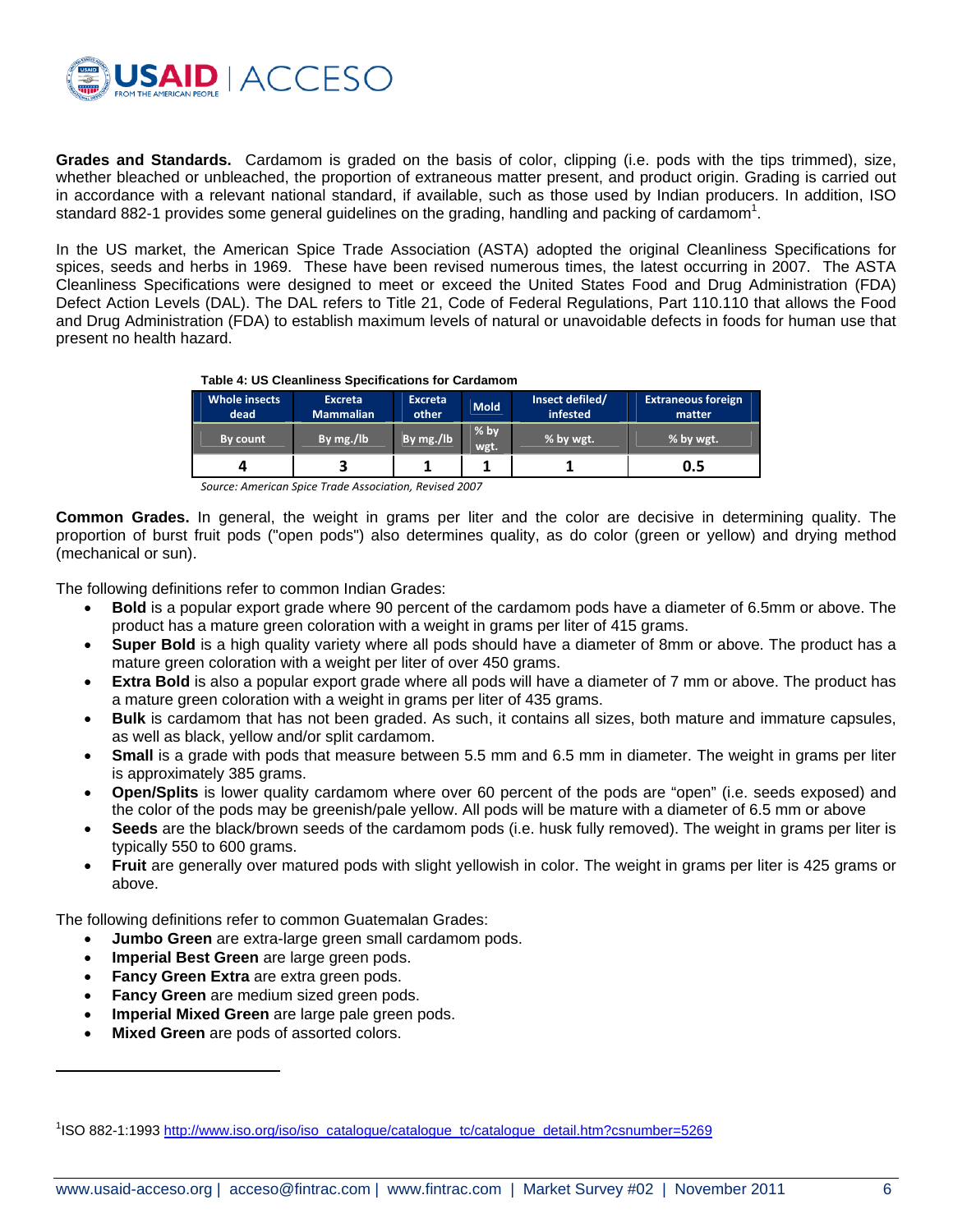

- **Mixed Green Split** are medium sized open green pods.
- **Yellow Mixed** are medium/large closed yellow pods
- **MYQ** or Mixed Yellow Quality is medium sized light-brown cardamom for grinding.
- **Seeds** is cardamom with the husk removed.

**Packaging.** Because of the high value of cardamom, it is generally packaged in double-layered bags (42 kg -50 kg) and is seldom transported in boxes without bags. Increasingly used are single ply fabric bags lined with polybags. Black polybag liners are used for the better, green grades to protect them from light as color is an important determinate of price. Premium grades from Guatemala are packed in protective bags and shipped in 5 kg cartons, with a master carton holding 8 of these. Cardamom husks are sometimes shipped in compressed bales of up to 300 kg or loose in bags.

**Harvesting.** Fruits are picked when fully developed but still green. For quality, it is important that the seeds within the green pods have changed color from white to brown or black. Because fruit ripening is highly irregular, harvesting of individual fruits occurs at the correct stage of ripeness. Fruits are also picked with care so that they are not bruised or broken. In India, two types of picking are adopted – light picking and hard picking. In light picking, only mature pods are harvested whereas in hard picking the semi-mature crop is also removed.

**Postharvest Handling**. Postharvest operations consist of washing, curing (drying), cleaning, polishing, sorting, grading and packing. Sometimes after harvesting, pods are treated with 2 percent washing soda (sodium carbonate) for 10 minutes to stabilize chlorophyll and impart better green color. It is important to dry the cardamom capsules as soon after harvest as possible to prevent the loss of flavor. It is also important that the drying process is as short as possible so that mold does not grow on the capsules and the bright green color is retained.

There are several ways of drying the fruit to reduce the moisture content from about 75 percent at harvest to 13 percent for safe storage. These include sun-drying, solar drying, wood-fired drying, electric/gas drying and humidity controlled drying. In sun-drying cardamom pods are spread on a concrete floor to dry using the natural heat from the sun, whereas in solar drying the pods are placed in a special dryer, out of direct sunlight. Wood-fired drying is the traditional method used in India and typically requires a large amount of firewood to dry the pods. The smoke from the fire can give the pods an unpleasant smoked flavor and may burn some of the cardamom. Consequently, cardamom pods dried by this method are not of the highest quality.

#### **OUTLOOK**



On the whole, the cardamom import market has not fully recovered from the 2008 global financial crisis. In 2008, global imports totaled 37,700 MTs, but declined to 26,900 MTs in 2010. Based on these figures, there is room for growth in the cardamom export market. Global imports have in fact been increasing since 2008, although at a relative slow rate. This import trend should continue and possibly reach 30,000 MTs per year in the future although much depends on the global economy. Consumption of cardamom in India and Saudi Arabia strongly correlates with income trends. In early 2011, sources noted that buyers from the Middle East withdrew from the market on concerns over political unrest in the region; but have since returned and slowly resumed supplying the market again.

Based on recent price trends, prices should be stable and maintain their current level. This is due to an adequate 2011 harvest in Guatemala and a relatively stable economic

situation in Saudi Arabia. A lackluster 2011 harvest in India due to fungal disease outbreaks could push prices up in the near term as India would have to import more to supplement domestic consumption.

In addition to economic factors, climatic conditions must be taken into account. For instance, the El Niño weather disturbance affected Guatemala from October 2009 to May 2010, causing low rainfall and drought (cardamom is generally not impacted by excessive rain). Consequently, production was adversely effected as the cardamom plant requires a continuous spell of rain interspersed with periods of good sunshine. In early 2010, La Niña brought more rain than normal to Guatemala, which was a boon to production.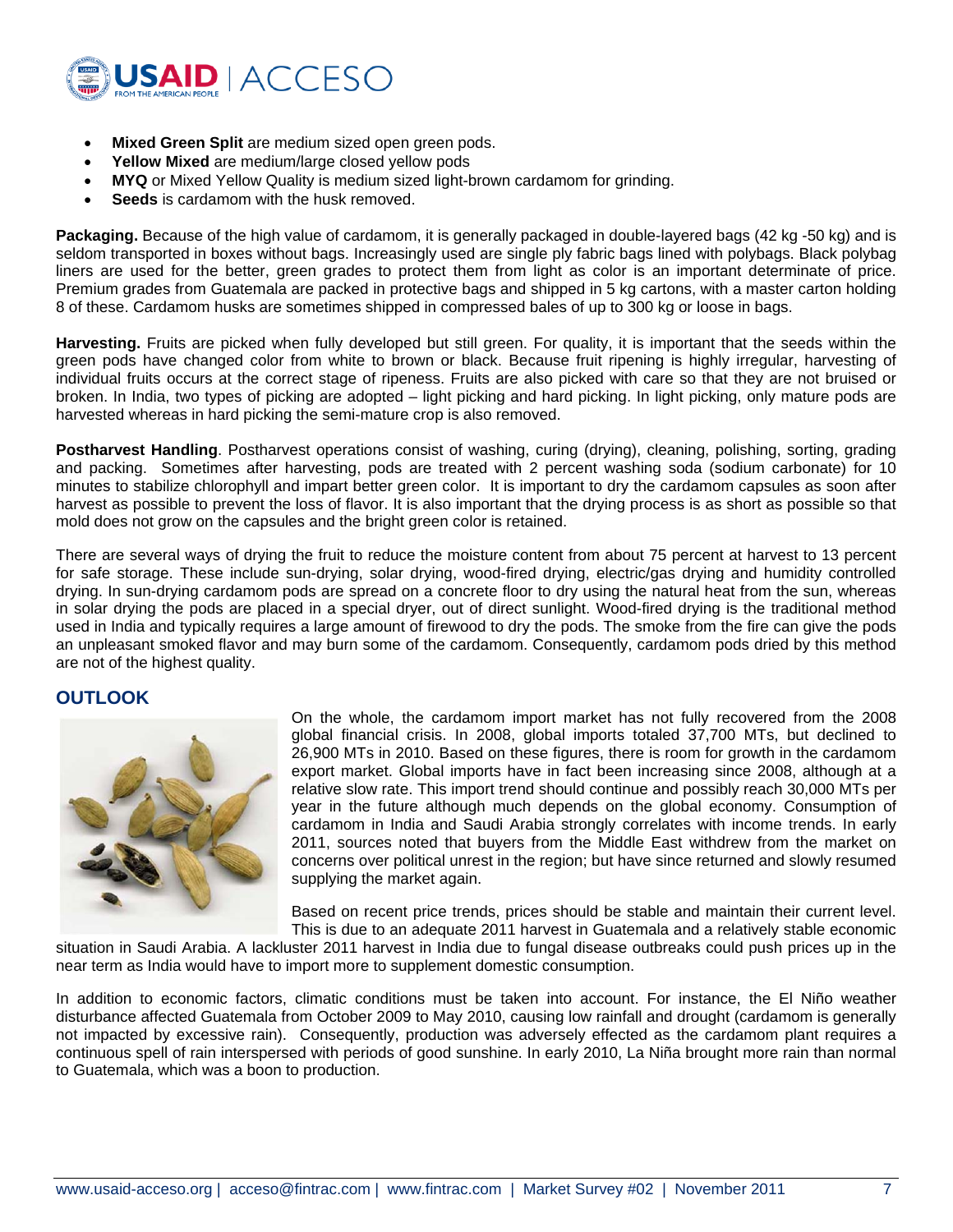

# **REFERENCES**

1. ITC-MNS: July 2011

http://www.mnsonline.org/ShowDocument\_EK.aspx?tp=n&id=6kxbfluvHF\_r14\_wDqjfjKyxXjbsH5ozGJi8M HK6Mv5P0HuDsV0CF3vprMslkHCayFrPf\_v4y2S2nQNl0L3Wg==

2. ITC-MNS: April 2011

http://www.mnsonline.org/ShowDocument\_EK.aspx?tp=n&id=S3R2xsxijej1CEhrat4Z0RgBRLV1O7ZMIn HRZcsMzOeCG9Q2WtW72DU7krvUFjlrpDLTeeq\_c9IOhwb22GrVFA==

- 3. ITC-MNS: February 2011 http://www.mnsonline.org/ShowDocument\_EK.aspx?tp=n&id=Am5BqW9C7e7PLTOmo\_iVrfRo7FKfY6Fyi VirSOU12lQAoRkD2Y4WgS0b\_uWFQB0qH4xSsYsWyOZJypkHiCo7Rw==
- 4. Spice Board of India http://www.indianspices.com/
- 5. Spices: Vol.05. Horticulture Science Series, By N.Mini Raj and K.V.Peter E.V.Nybe, Nybe, E.V., Mini Raj & K.V.Peter 2007 - 327 pages

http://books.google.com/books?id=HHs6ANrJ-MEC&pg=PA43&dq=cardamom+trade&hl=en&ei=2nihTvnKJ8jb0QGNy8DRBA&sa=X&oi=book\_result&ct =result&resnum=3&ved=0CE8Q6AEwAg#v=onepage&q=cardamom%20trade&f=false

- 6. CRN India, Cardamom http://www.crnindia.com/commodity/cardamom.html
- 7. Panic as Cardamom price plunges, PepperTrade October 11, 2011 http://www.peppertrade.com.br/vernoticia08BIG09.php?idn=2327
- 8. KCPMC Kerala Cardamom Processing and Marketing Company Ltd. http://www.kcpmc.com/heritage.htm
- 9. India Clump, capsule rot spreads in cardamom crop, PepperTrade September 11, 2011 http://www.peppertrade.com.br/vernoticia08BIG09.php?idn=2269
- 10. Cardamom plummets ror third straight day on bearish cues, PepperTrade September 23, 2011 http://www.peppertrade.com.br/vernoticia08BIG09.php?idn=2305%3Cfont%20size=
- 11. High output, low local price drive cardamom exports, PepperTrade September 9, 2011 http://www.peppertrade.com.br/vernoticia08BIG09.php?idn=2272
- 12. Guatemala the world's biggest producer of Cardamom, The Guatemalan Times, December 18, 2008 http://www.guatemala-times.com/index.php?option=com\_content&task=view&id=648
- 13. Guatemala Worlds Largest Cardemom Exporter, The Guatemalan Times, February 25, 2010 http://www.guatemala-times.com/business/international/1411-guatemala-worlds-largest-cardemomexporter.html
- 14. Guatemala clears stocks of MYQ cardamom, The Public Ledger, July 8, 2011 http://www.agra-net.com/portal2/pl/home.jsp?template=pubarticle&artid=1309786942440&pubid=ag047
- 15. Sri Lanka, Spice Industry http://www.regoverningmarkets.org/en/filemanager/active?fid=575
- 16. The Spices & Allied Products Producers' & Traders' Association (SAPPTA) (Sri Lanka) http://sappta.com/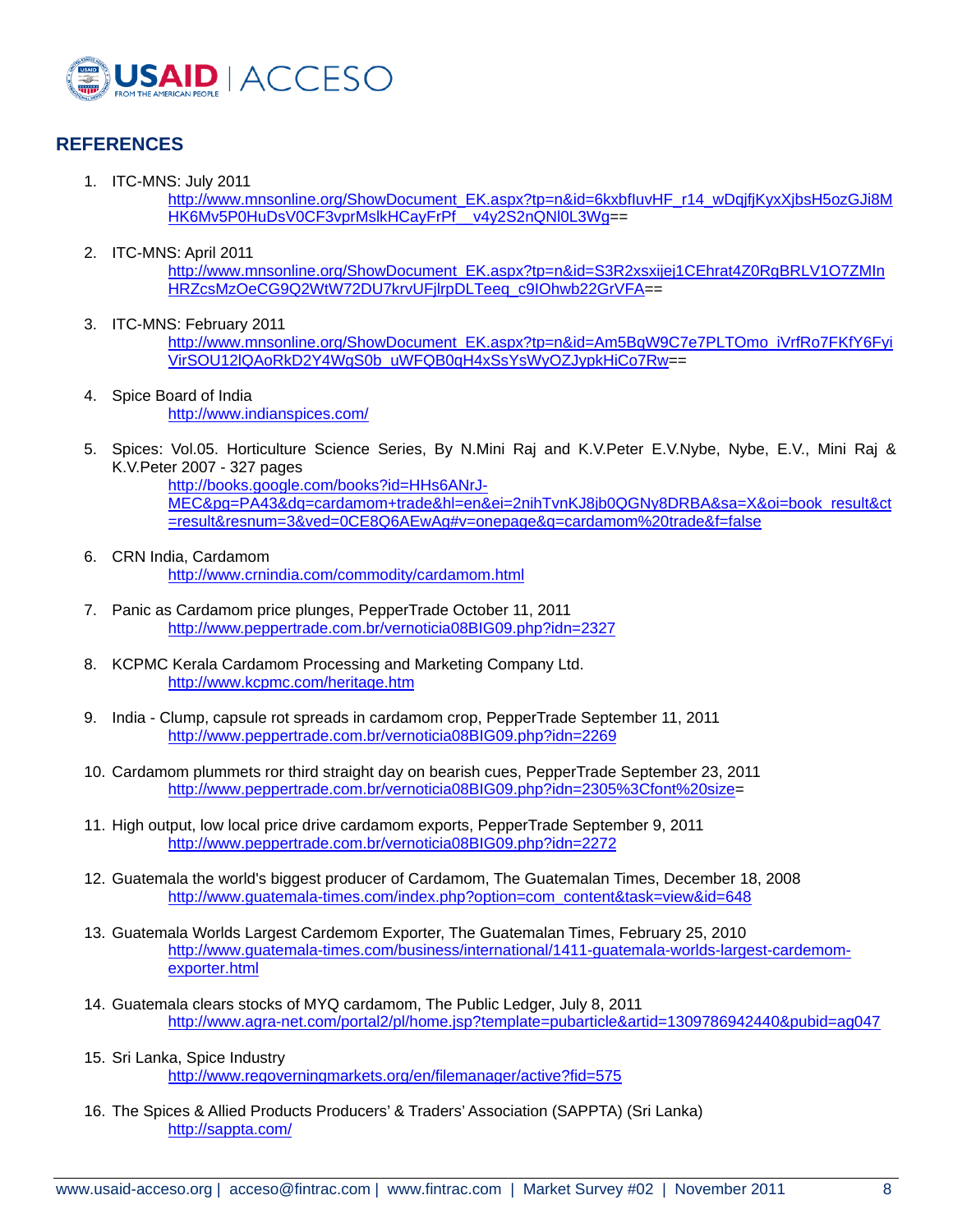

- 17. Review of Cardamom, Prosperity Initiative http://prosperityinitiative.org/images/stories/Small-scale\_Review\_of\_Cardamom.pdf
- 18. MoA Indonesia http://www.deptan.go.id/index1.php
- 19. MoA Guatemala http://www2.maga.gob.gt/
- 20. MoA Saudi Arabia http://www.moa.gov.sa/
- 21. The Cardamom Connection, Larry Luxner, Saudi Aramco World, March/April 1997 http://www.saudiaramcoworld.com/issue/199702/the.cardamom.connection.htm
- 22. Cardamom Exporters' Association, Guatemala http://www.cardegua.com/cardamomo.html
- 23. Karvy Comtrade Limited, 2009 http://www.karvycomtrade.com/downloads/karvySpecialReports/karvysSpecialReports\_20090309\_01.pdf
- 24. "Cardamom Small" Plantex-Products http://www.plantexagro.com/cardamom.html
- 25. "Cardamom" Cardex http://www.cardamom.com/news.html
- 26. "Guatemala's lower new crop cardamom prices hold for now" Public Ledger, November 7, 2011 http://www.agra-net.com/portal2/pl/home.jsp?template=newsarticle&artid=20017916674&pubid=ag047
- 27. "Cardamom Processing" Technical Brief, Practical Action http://madegood.org/downloads/PracticalActionCardamomProcessing.pdf